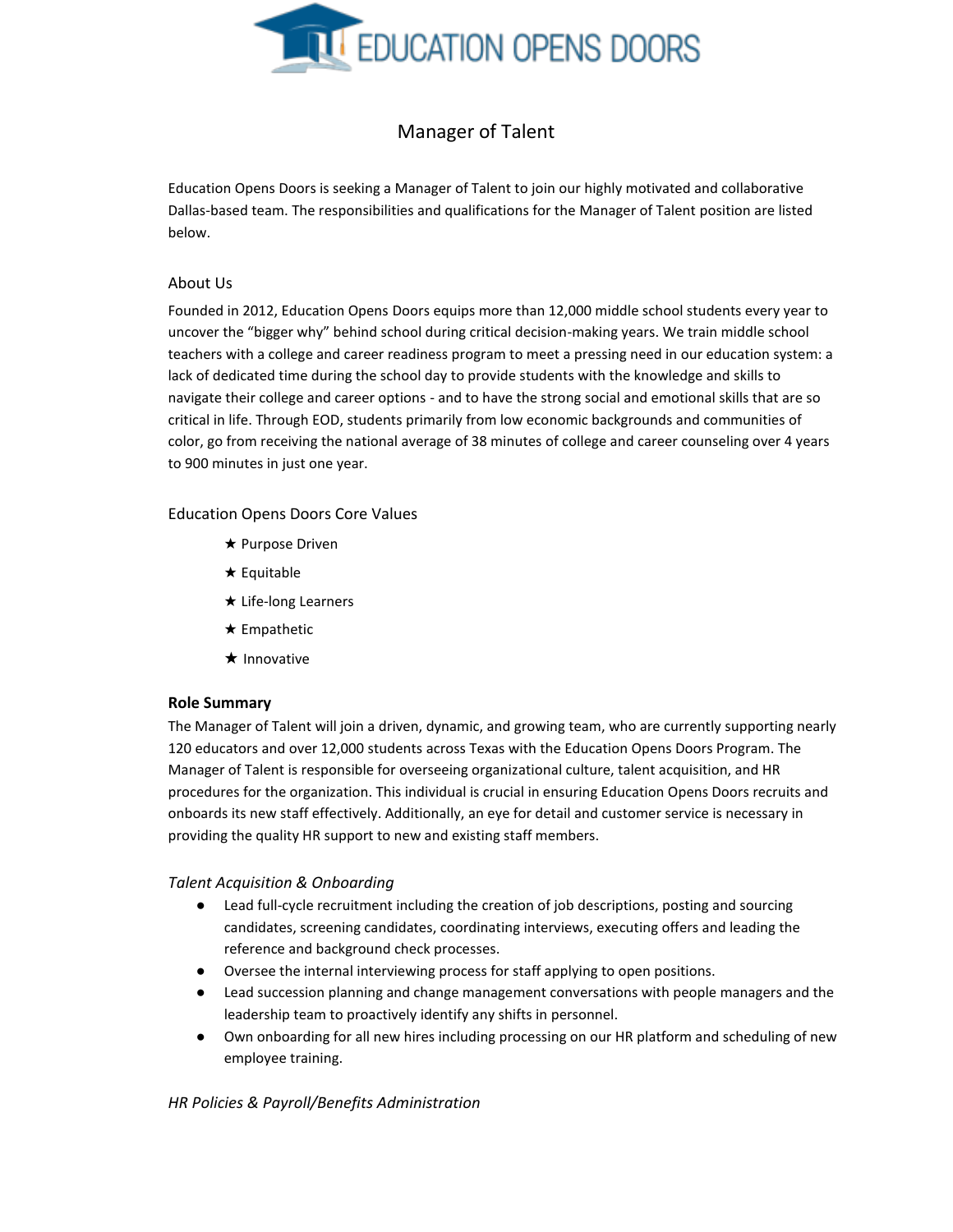

- Review and update any HR policies, including our staff handbook, in collaboration with our HRIS.
- Administer bi-monthly payroll and benefits processing.
- Serve as the point of contact and decision maker for external HR vendors, relationships and consultants.

# *Employee Relations*

- Manage employee concerns, complaints and conflict by owning the grievance process and/or mediation to ensure a solution is met.
- Develop, review and approve employee disciplinary or performance improvement actions.
- Research best practices in regards to employee relations to ensure EOD remains up-to-date on relevant trends, providing recommendations for improvement when necessary.

# *Organizational Culture and Diversity, Equity & Inclusion*

- Lead EOD's internal culture committee that is responsible for staff engagement opportunities, our annual retreat, holiday party, and more.
- Oversee both formal and informal culture monitoring including staff engagement surveys, individual/team check-ins, and attending department meetings quarterly.
- Ensure that new and existing HR policies/procedures are inclusive and encourage a staff sense of belonging.
- Collaborate with the Manager of Learning and Development to develop our diverse staff and ensure DEI initiatives are effectively implemented.

# You'll Bring

- Commitment to social, economic, and racial justice
- A diverse skill set and is proactive about learning new skills
- Collaboration and a willingness to propose ideas and solutions to challenges based on expertise, debate their merits, and make final recommendations
- Excitement about working in a fast-moving small team environment where each staff person assumes multiple responsibilities while striving to achieve shared goals
- Openness to receiving and giving ongoing feedback and ability to self-reflect
- A positive attitude, passion, sense of humor, open to adventure, fun

# Qualifications

- 3+ years in a talent and/or human resources role
- Proficient in applicant tracking or recruiting databases/systems
- Experience working in a non-profit or urban school setting preferred
- Demonstrated success in influencing and motivating adults
- Strong organizational skills, including the ability to manage multiple projects independently
- Ability to produce quality work under tight deadlines with minimal oversight
- Excellent written and verbal communication skills across a variety of mediums
- Excellent presentation and facilitation skills
- Proficiency in the following software: LinkedIn, Applicant Tracking Software, Microsoft Office Suite, Zoom, Google Drive

# **Benefits & Salary**